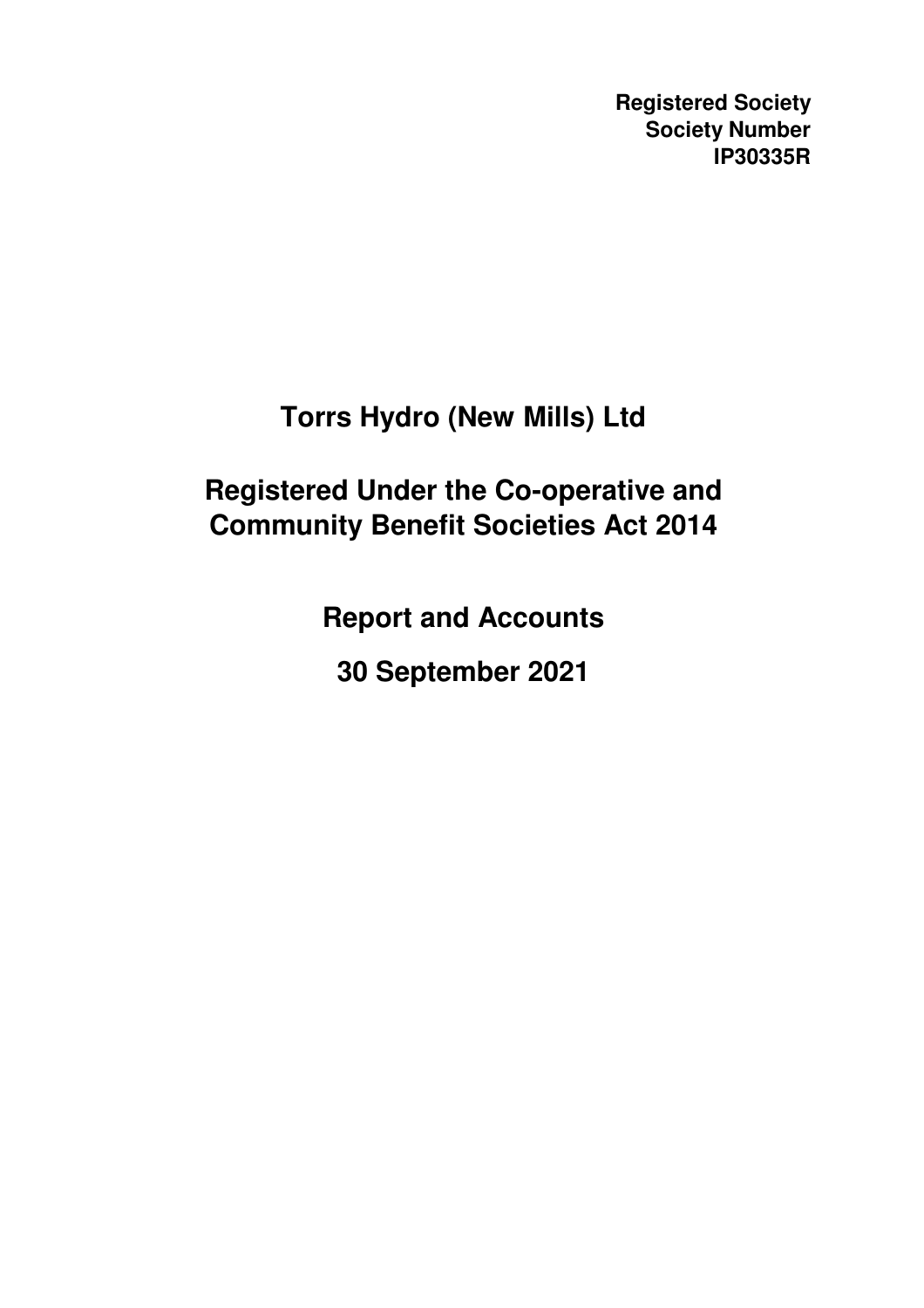## **Torrs Hydro (New Mills) Ltd Report and accounts Contents**

# **Page**

| Society information                            |   |
|------------------------------------------------|---|
| Directors' report                              | 2 |
| Income and expenditure account                 |   |
| <b>Balance sheet</b>                           | 5 |
| Notes to the accounts                          | 6 |
| Schedule to the income and expenditure account |   |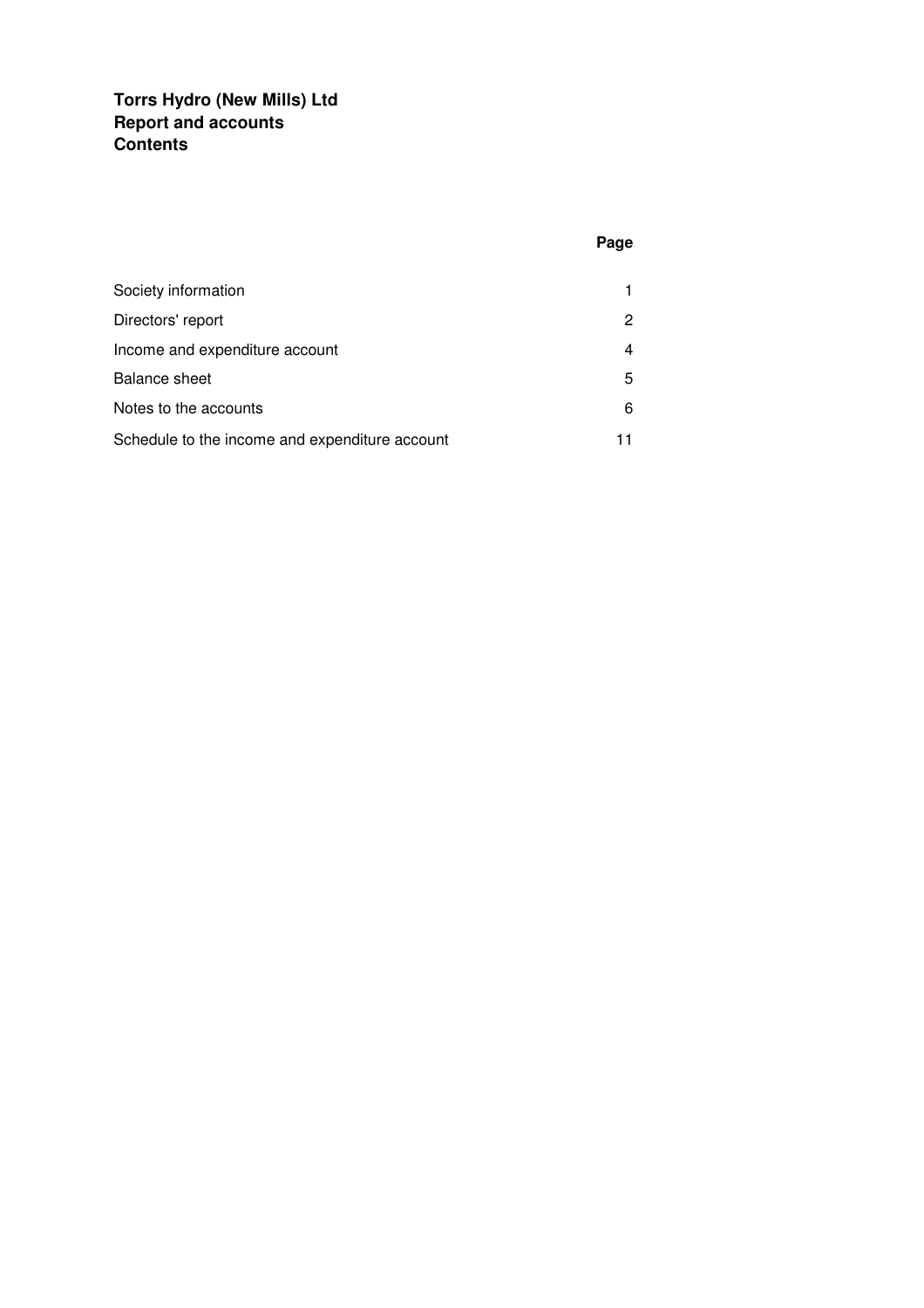## **Torrs Hydro (New Mills) Ltd Society Information**

#### **Directors**

Antony Ashton Richard Body MBE Douglas Brown Michael Brueck Mary Cohen David Cooper Esther Dennis-Jones Nick Metcalfe Jan Szechi

## **Secretary**

Richard Body MBE

## **Registered office**

90 Market St New Mills High Peak SK22 4AA

## **Registered number**

IP30335R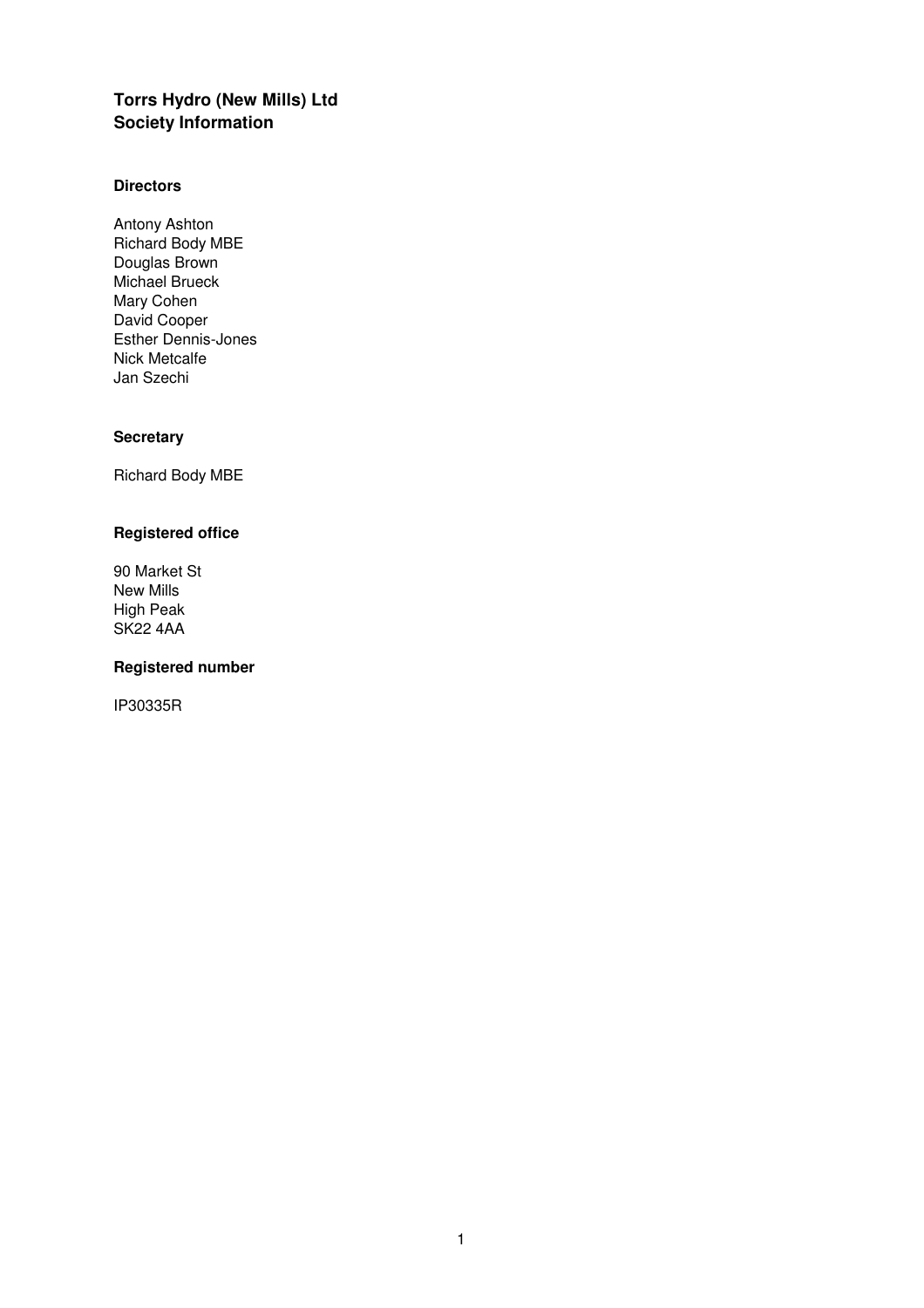## **Torrs Hydro (New Mills) Ltd Directors' Report**

The directors present their report and accounts for the year ended 30 September 2021.

#### **Statement of Directors' Responsibilities**

The directors are required by law to prepare financial statements for each financial year that give a true and fair view of the state of affairs of the society. In preparing those financial statements, the directors are required to:

- select suitable accounting policies and then apply them consistently;
- make judgements and estimates that are reasonable and prudent;
- prepare the financial statements on a going concern basis

The directors are responsible for keeping proper accounting records which disclose with reasonable accuracy at any time the financial position of the society and to enable it to ensure that the financial statements comply with the Co-operative and Community Benefit Societies Act 2014. They are also responsible for safeguarding the assets of the society and hence for taking reasonable steps for the prevention and detection of fraud and other irregularities. The society has no employees and all directors are unpaid.

#### **Principal activities**

The society's principal activity during this period of trading was the production of electricity from a hydro-electric scheme.

#### **Results of the period**

We generated 181 MWh of electricity in the year, our second best year ever and a 59% increase on our average. 149 MWh of the electricity was generated after the successful installation of a Variable Speed Drive (VSD) control system in December 2020.

This combined with an increase in the sale price of the electricity generated, have delivered our best income to date.

The VSD was paid for in part by a share offer that increased our number of shares issued to 149,581 and increased our membership to 274.

We have, as part of the system upgrade, started a programme of improvements and alterations to the scheme, which is reflected in the increased repairs and maintenance costs.

#### **Development and activities**

The Society is registered with the Financial Conduct Authority under the Co-operative and Community Benefit Societies Act 2014. The Society is a not for profit organisation and a community fund has been set up to hold surpluses that will, at the discretion of the directors, be given out in the form of grants to the local community for purposes compatible with the objectives of the society.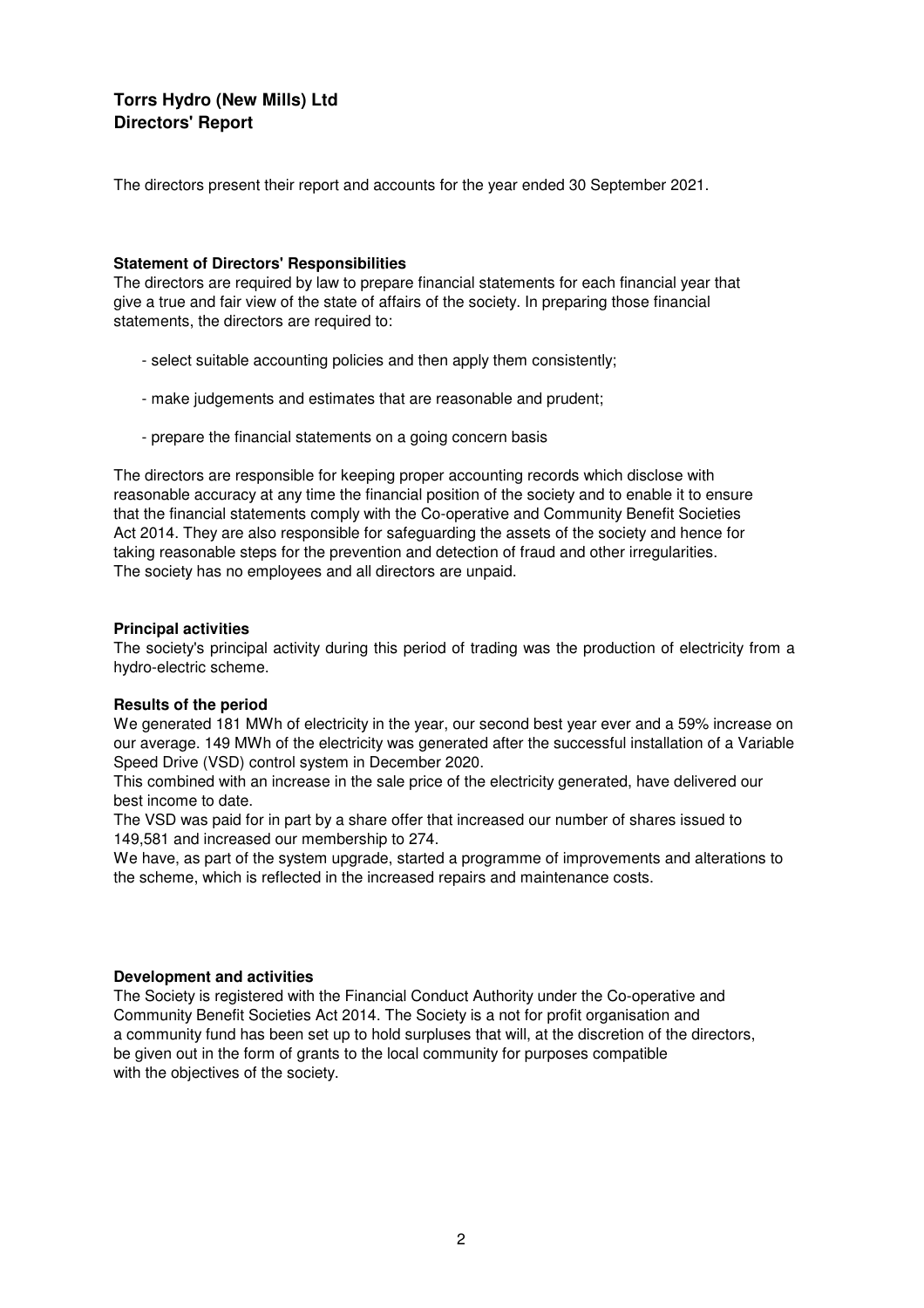# **Torrs Hydro (New Mills) Ltd Directors' Report**

## **Directors**

The following persons served as directors during the year: Anthony Ashton Richard Body MBE Douglas Brown Michael Brueck Mary Cohen David Cooper Esther Dennis-Jones Nick Metcalfe Jan Szechi

This report was approved by the board on 16 April 2022.

Richard Body MBE **Director**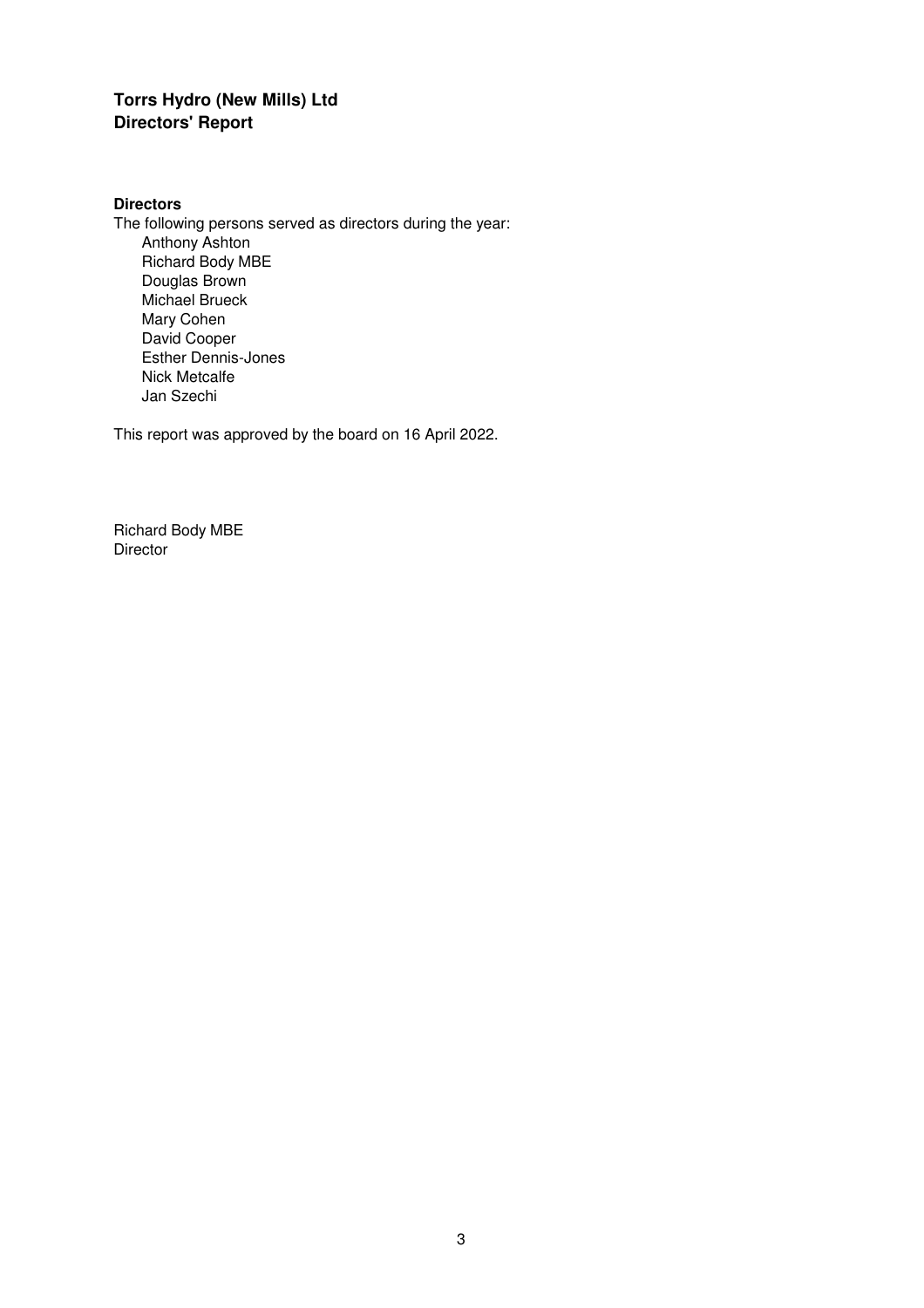## **Torrs Hydro (New Mills) Ltd Income and Expenditure Account for the year ended 30 September 2021**

|                                                                     | <b>Notes</b>   | 2021<br>£ | 2020<br>£ |
|---------------------------------------------------------------------|----------------|-----------|-----------|
| <b>Income</b>                                                       |                | 43,243    | 34,678    |
| Cost of sales                                                       |                | (1,200)   | (1,083)   |
| <b>Gross profit</b>                                                 |                | 42,043    | 33,595    |
| Total administrative expenses                                       |                | (26,050)  | (15, 773) |
| <b>Operating profit</b>                                             | $\overline{c}$ | 15,993    | 17,822    |
| Exceptional items:<br>loss on the disposal of tangible fixed assets |                | (5,231)   |           |
|                                                                     |                | 10,762    | 17,822    |
| Interest receivable                                                 |                | 47        | 165       |
| Profit on ordinary activities before taxation                       |                | 10,809    | 17,987    |
| Tax on profit on ordinary activities                                |                |           |           |
| Profit for the financial year                                       |                | 10,809    | 17,987    |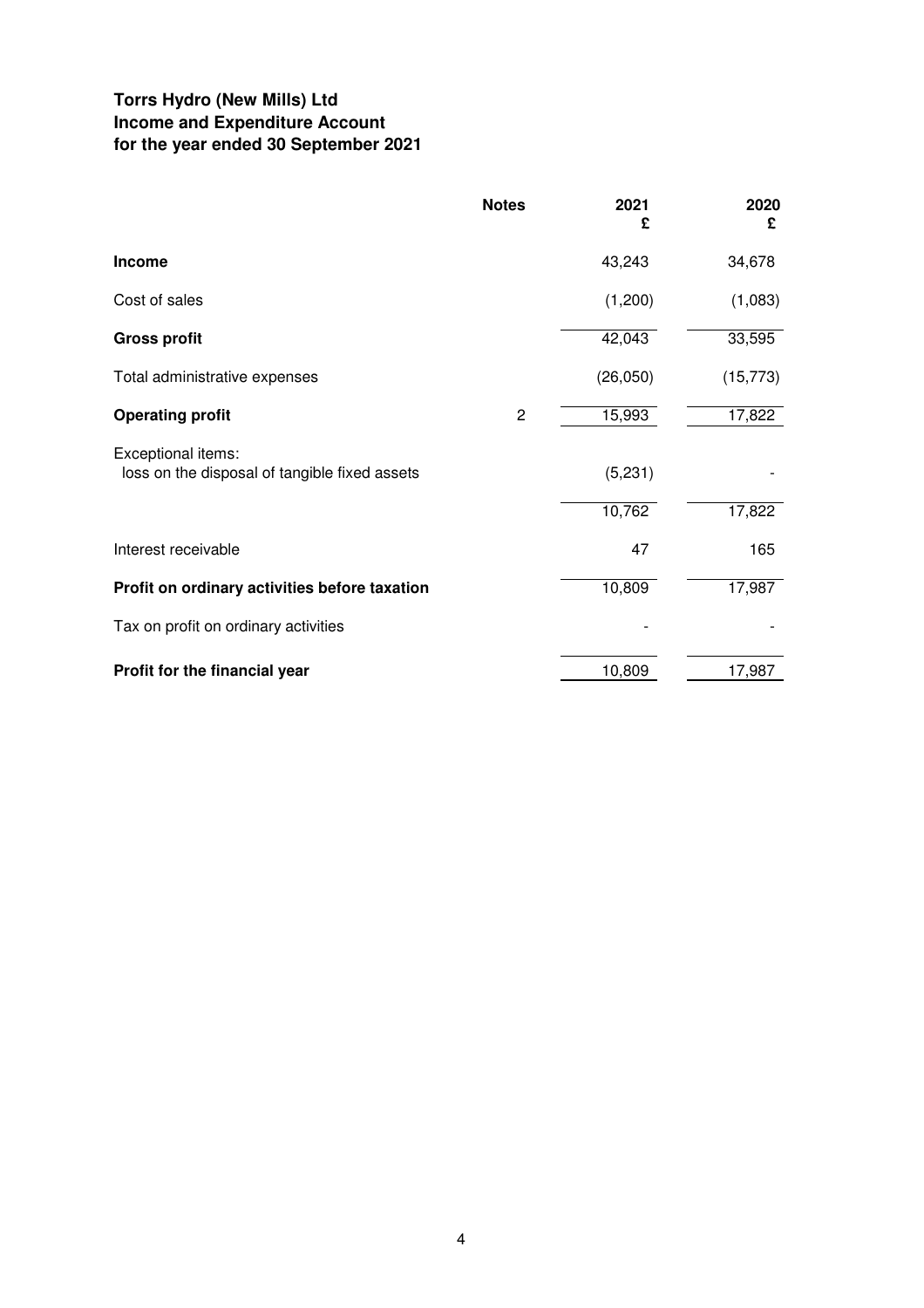## **Torrs Hydro (New Mills) Ltd Balance Sheet as at 30 September 2021**

|                                       | <b>Notes</b>   |                  | 2021<br>£  |                  | 2020<br>£  |
|---------------------------------------|----------------|------------------|------------|------------------|------------|
| <b>Fixed assets</b>                   |                |                  |            |                  |            |
| Tangible assets                       | 3              |                  | 213,109    |                  | 189,290    |
| <b>Current assets</b>                 |                |                  |            |                  |            |
| <b>Debtors</b>                        | $\overline{4}$ | 12,010           |            | 7,210            |            |
| Cash at bank and in hand              |                | 51,041<br>63,051 |            | 42,420<br>49,630 |            |
|                                       |                |                  |            |                  |            |
| <b>Creditors: amounts falling due</b> |                |                  |            |                  |            |
| within one year                       | 5              | (8,028)          |            | (5,300)          |            |
| <b>Net current assets</b>             |                |                  | 55,023     |                  | 44,330     |
| <b>Total assets less current</b>      |                |                  |            |                  |            |
| liabilities                           |                |                  | 268,132    |                  | 233,620    |
| <b>Creditors: amounts falling due</b> |                |                  |            |                  |            |
| after one year                        | 6              |                  |            |                  | (3,656)    |
|                                       |                |                  |            |                  |            |
| <b>Deferred income</b>                | 7              |                  | (112, 613) |                  | (113, 479) |
|                                       |                |                  |            |                  |            |
| <b>Net assets</b>                     |                |                  | 155,519    |                  | 116,485    |
| <b>Capital and reserves</b>           |                |                  |            |                  |            |
| Called up share capital               | 8              |                  | 149,581    |                  | 121,356    |
| Profit and loss account               | 9              |                  | 5,938      |                  | (4, 871)   |
|                                       |                |                  |            |                  |            |
| <b>Shareholders' funds</b>            |                |                  | 155,519    |                  | 116,485    |

Approved by the board on 16 April 2022 and signed on its behalf by:

Richard Body<br>
Secretary<br>
Director<br>
Director Secretary Director Director Director Director

Esther Dennis-Jones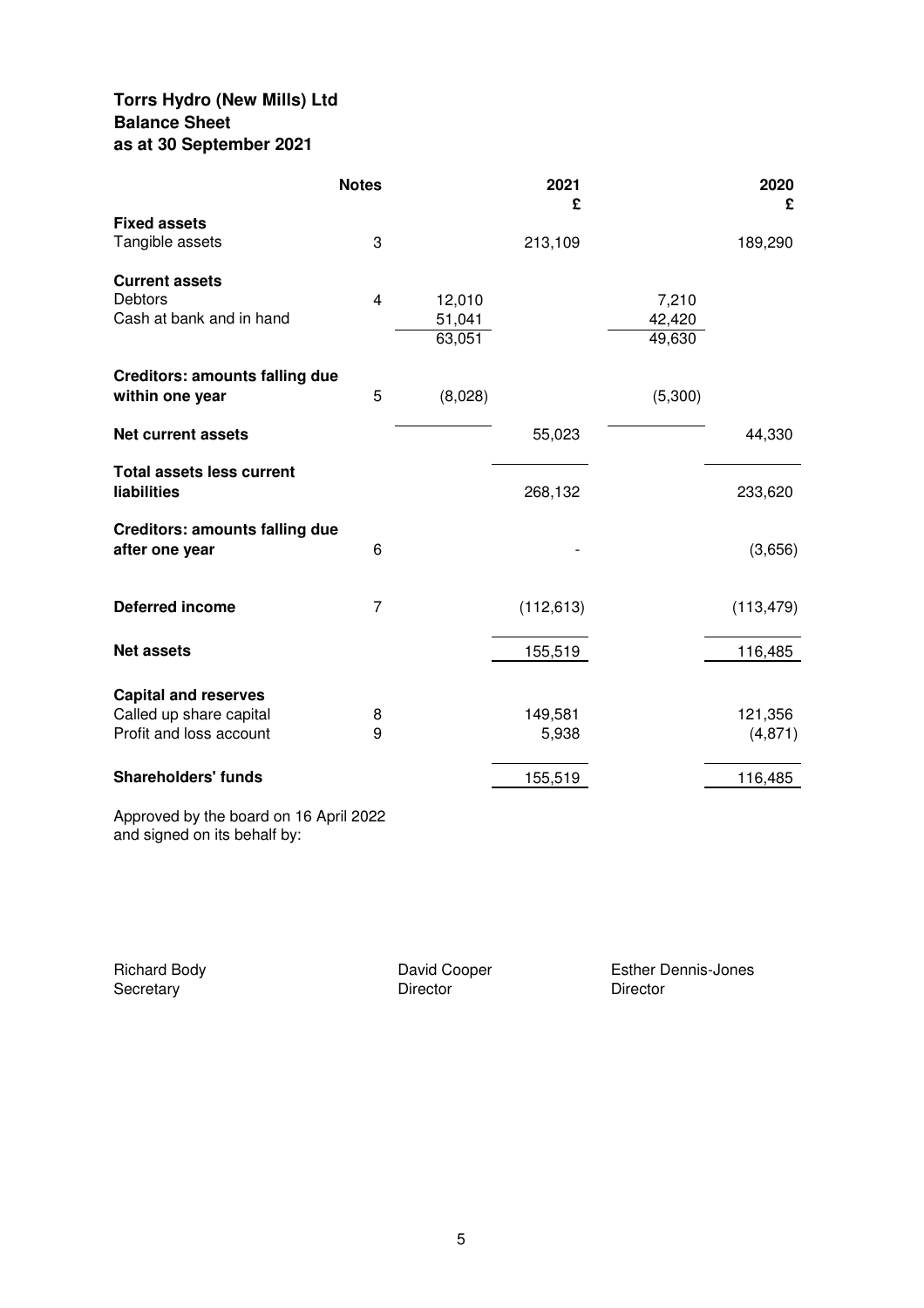## **1 Accounting policies**

The accounts have been prepared under the historical cost convention and in accordance with the Financial Reporting Standard for Smaller Entities (effective April 2008).

#### **Turnover**

Turnover represents the value, net of value added tax and discounts, of goods provided to customers and work carried out in respect of services provided to customers.

#### **Depreciation**

Depreciation has been provided at the following rates in order to write off the assets over their estimated useful lives.

Plant and machinery 2.5% straight line

Equipment 20% reducing balance

#### **Foreign currencies**

Transactions in foreign currencies are recorded at the rate ruling at the date of the transaction. Monetary assets and liabilities denominated in foreign currencies are translated at the rate of exchange ruling at the balance sheet date. All differences are taken to the profit and loss account.

#### **Grants**

In accordance with SSAP 4, grants received against capital expenditure are treated as deferred income and amortised over the life of the assets to which they relate.

#### **Fish pass**

In 2014, the society received £18,750 from the Enviroment Agency for the maintenace of the fish pass until 2033. This is to be treated as deferred income amortised over 20 years.

| 2 Operating profit                 | 2021  | 2020  |
|------------------------------------|-------|-------|
| This is stated after charging:     |       |       |
| Depreciation of owned fixed assets | 8.459 | 7.103 |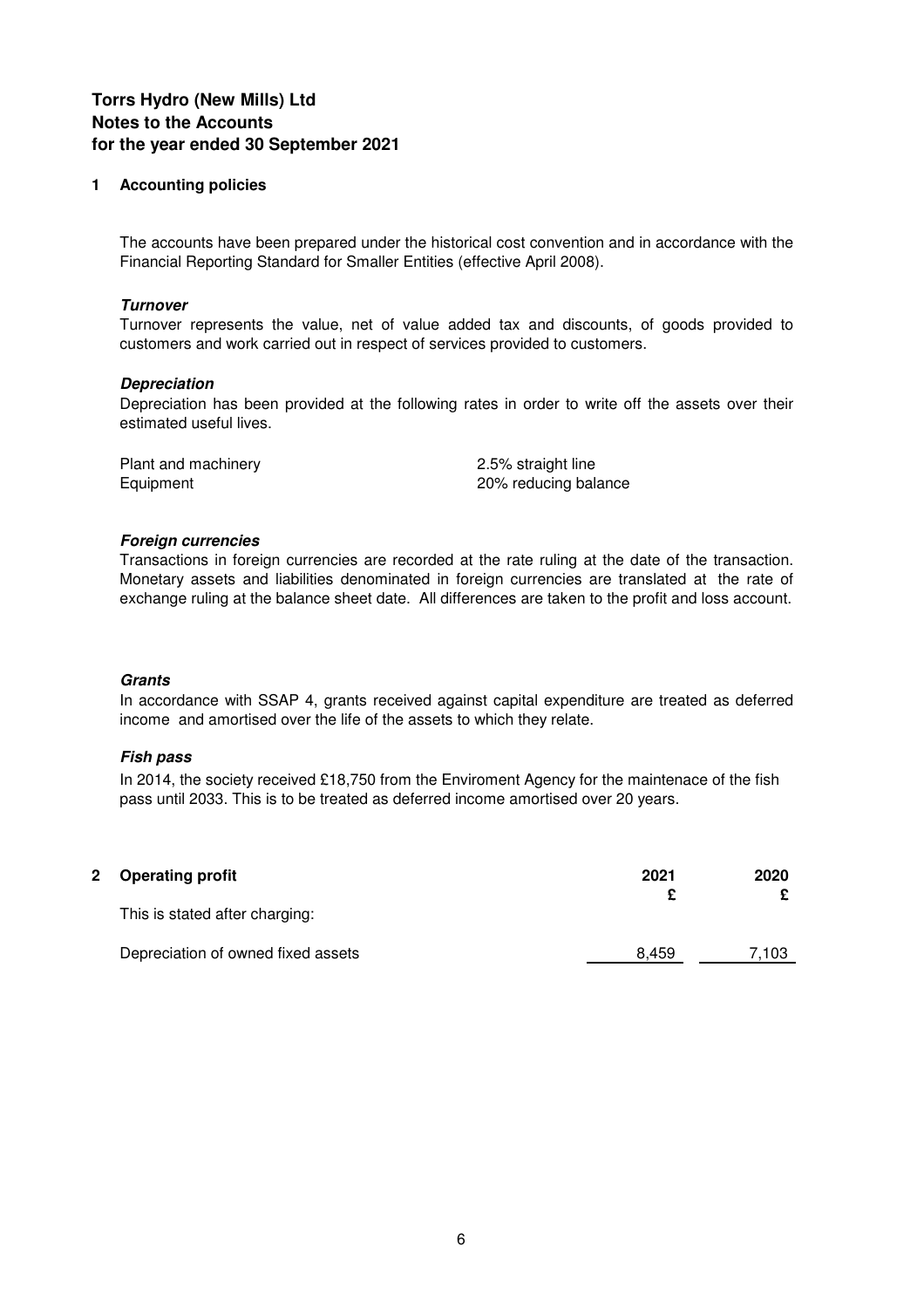# **3 Tangible fixed assets**

|   |                                                | <b>Plant and</b><br>machinery<br>etc<br>£ | <b>Equipment</b><br>£    | <b>Total</b><br>£ |
|---|------------------------------------------------|-------------------------------------------|--------------------------|-------------------|
|   | Cost                                           |                                           |                          |                   |
|   | At 1 October 2020                              | 279,770                                   | 1,780                    | 281,550           |
|   | <b>Additions</b>                               | 36,393                                    | 1,116                    | 37,509            |
|   | Disposals                                      | (7,750)                                   |                          | (7,750)           |
|   | At 30 September 2021                           | 308,413                                   | 2,896                    | 311,309           |
|   | <b>Depreciation</b>                            |                                           |                          |                   |
|   | At 1 October 2020                              | 90,917                                    | 1,343                    | 92,260            |
|   | Charge for the year                            | 8,148                                     | 311                      | 8,459             |
|   | On disposals                                   | (2,519)                                   | $\overline{\phantom{a}}$ | (2,519)           |
|   | At 30 September 2021                           | 96,546                                    | 1,654                    | 98,200            |
|   | <b>Net book value</b>                          |                                           |                          |                   |
|   | At 30 September 2021                           | 211,867                                   | 1,242                    | 213,109           |
|   | At 30 September 2020                           | 188,853                                   | 437                      | 189,290           |
|   |                                                |                                           |                          |                   |
| 4 | <b>Debtors</b>                                 |                                           | 2021<br>£                | 2020<br>£         |
|   |                                                |                                           |                          |                   |
|   | Trade debtors                                  |                                           | 3,011                    |                   |
|   | Prepayments                                    |                                           | 4,485                    | 5,070             |
|   | Other debtors                                  |                                           | 4,514                    | 2,140             |
|   |                                                |                                           | 12,010                   | 7,210             |
|   |                                                |                                           |                          |                   |
| 5 | Creditors: amounts falling due within one year |                                           | 2021                     | 2020              |
|   |                                                |                                           | £                        | £                 |
|   | Trade creditors                                |                                           | 4,942                    | 2,693             |
|   | Community fund balance                         |                                           | 593                      | 493               |
|   | Members' retained interest                     |                                           | 1,647                    | 1,675             |
|   | Other taxes and social security costs          |                                           | 655                      | 154               |
|   | Other creditors                                |                                           | 191                      | 285               |
|   |                                                |                                           | 8,028                    | 5,300             |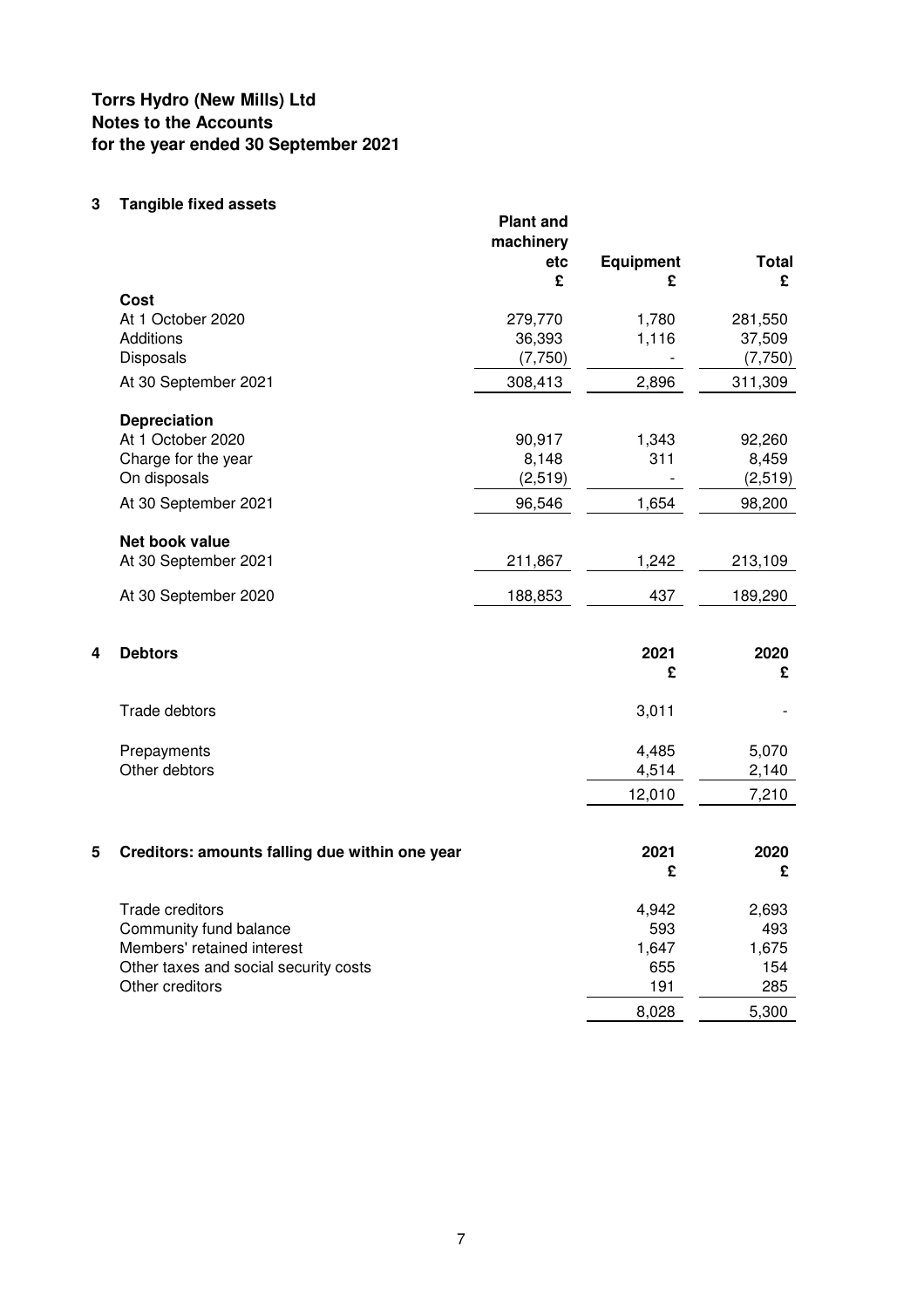| 6 | Creditors: amounts falling due after one year                                  |                   |                   | 2021<br>£                    | 2020<br>£ |
|---|--------------------------------------------------------------------------------|-------------------|-------------------|------------------------------|-----------|
|   | Bounce Back Loan                                                               |                   |                   |                              | 3,656     |
| 7 | <b>Deferred Income</b>                                                         |                   |                   | 2021                         | 2020      |
|   | Deferred income                                                                |                   |                   | 112,613                      | 113,479   |
|   |                                                                                |                   |                   | £                            | £         |
|   | Consisting of:<br>Opening deferred income<br>Income deferred during the period |                   |                   | 113,482                      | 118,200   |
|   | Income released during the period                                              |                   |                   | (4, 721)                     | (4,718)   |
|   | Deferred as at 30th September                                                  |                   |                   | 108,761                      | 113,482   |
| 8 | Share capital                                                                  |                   |                   | 2021                         | 2020      |
|   | Authorised:                                                                    |                   |                   | £                            | £         |
|   | Ordinary shares of £1 each                                                     |                   |                   | 150,000                      | 150,000   |
|   |                                                                                | 2021<br><b>No</b> | 2020<br><b>No</b> | 2021<br>£                    | 2020<br>£ |
|   | Allotted, called up and fully paid:<br>Ordinary shares of £1 each              | 149,581           | 121,356           | 149,581                      | 121,356   |
|   | <b>Share movement</b>                                                          |                   |                   | £                            |           |
|   | At 1 October 2020<br>Shares issued<br>Shares redeemed                          |                   |                   | 121,356<br>29,475<br>(1,250) |           |
|   | At 30 September 2021                                                           |                   |                   | 149,581                      |           |
| 9 | <b>Profit and loss account</b>                                                 |                   |                   | 2021<br>£                    |           |
|   | At 1 October 2020<br>Profit for the year                                       |                   |                   | (4, 871)<br>10,809           |           |
|   | At 30 September 2021                                                           |                   |                   | 5,938                        |           |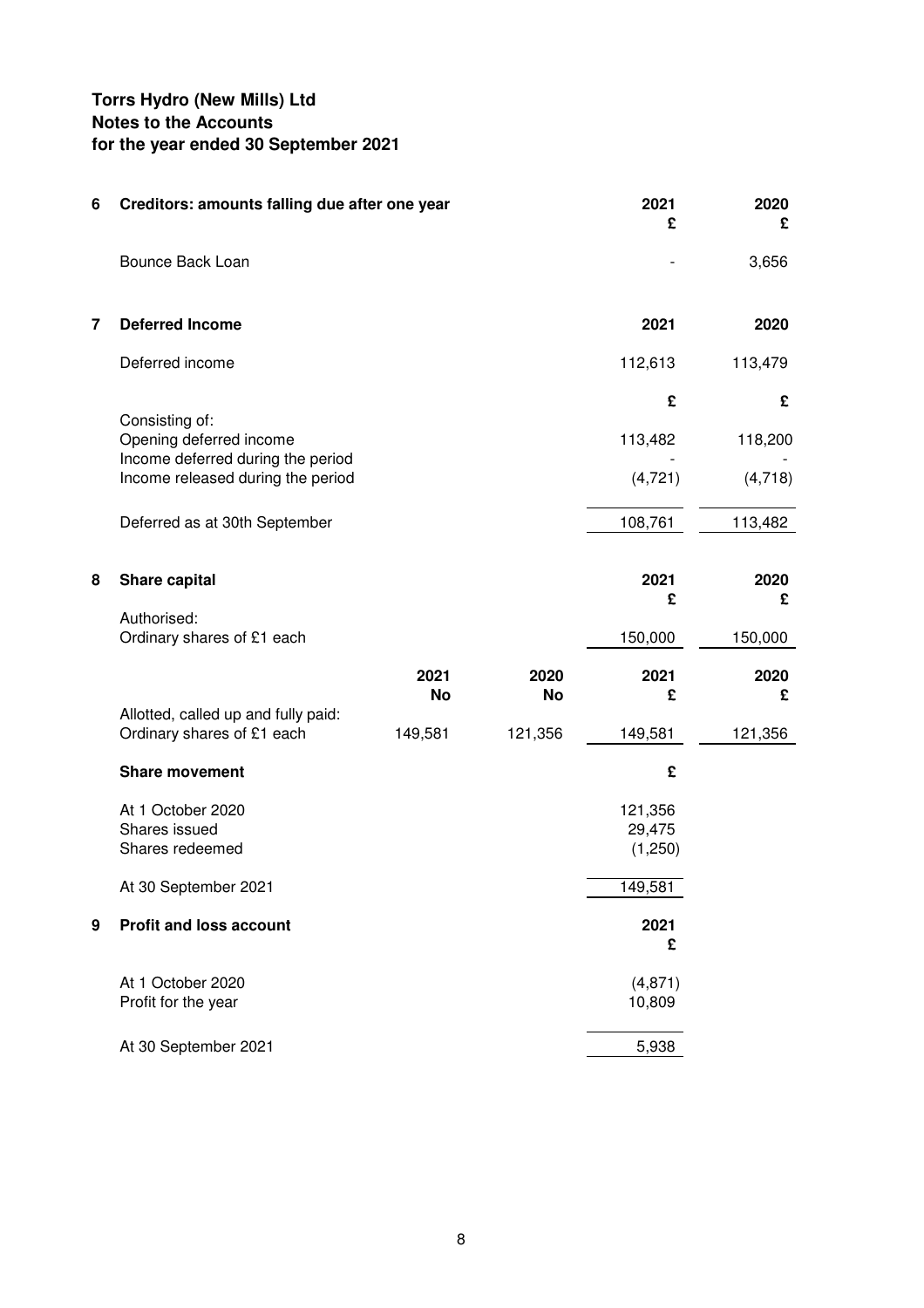### **10 Post balance sheet events**

For several months, we had been concerned about the condition of the gearbox. The manufacturer inspected in early December 2021 and declared it unsafe to continue generating. This lead to no generation for several months while we waited for the replacement parts for the refurbishment. The refurbishment and installation of the gearbox was completed in March 2022 and generation resumed on 1st April 2022. We did not generate any electricity for 4 months and the repairs have cost approximately £19,000.

We expect to post a significant loss in the year 2021-22.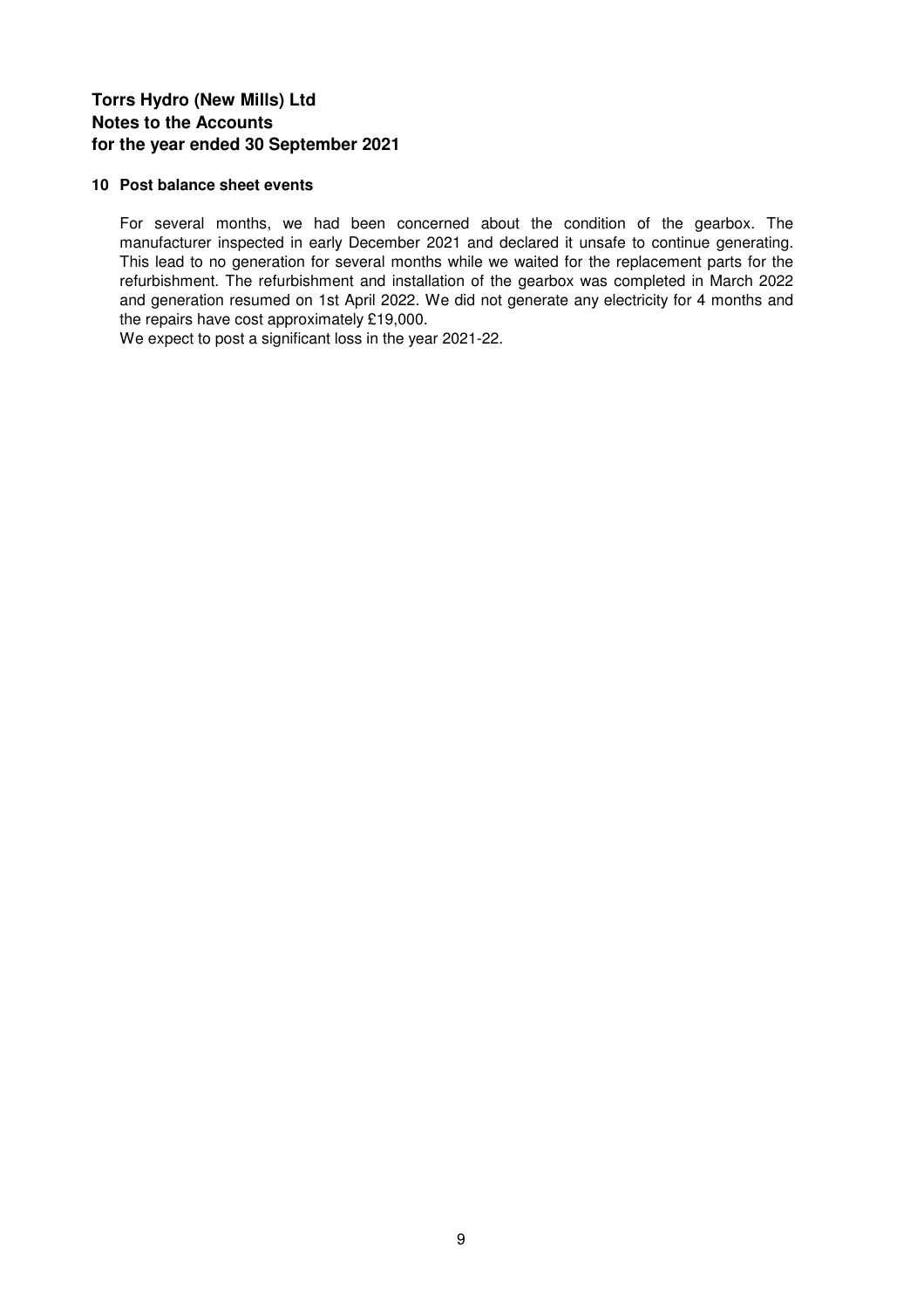## **Torrs Hydro (New Mills) Ltd Income and Expenditure Account for the year ended 30 September 2021**

|                                                             | 2021<br>£     | 2020<br>£ |
|-------------------------------------------------------------|---------------|-----------|
| <b>Income</b>                                               | 43,243        | 34,678    |
| Cost of sales                                               | (1,200)       | (1,083)   |
| <b>Gross profit</b>                                         | 42,043        | 33,595    |
| Administrative expenses                                     | (26,050)      | (15, 773) |
| <b>Operating profit</b>                                     | 15,993        | 17,822    |
| Exceptional items<br>Interest receivable<br>Donations given | (5,231)<br>47 | 165       |
| <b>Profit before tax</b>                                    | 10,809        | 17,987    |